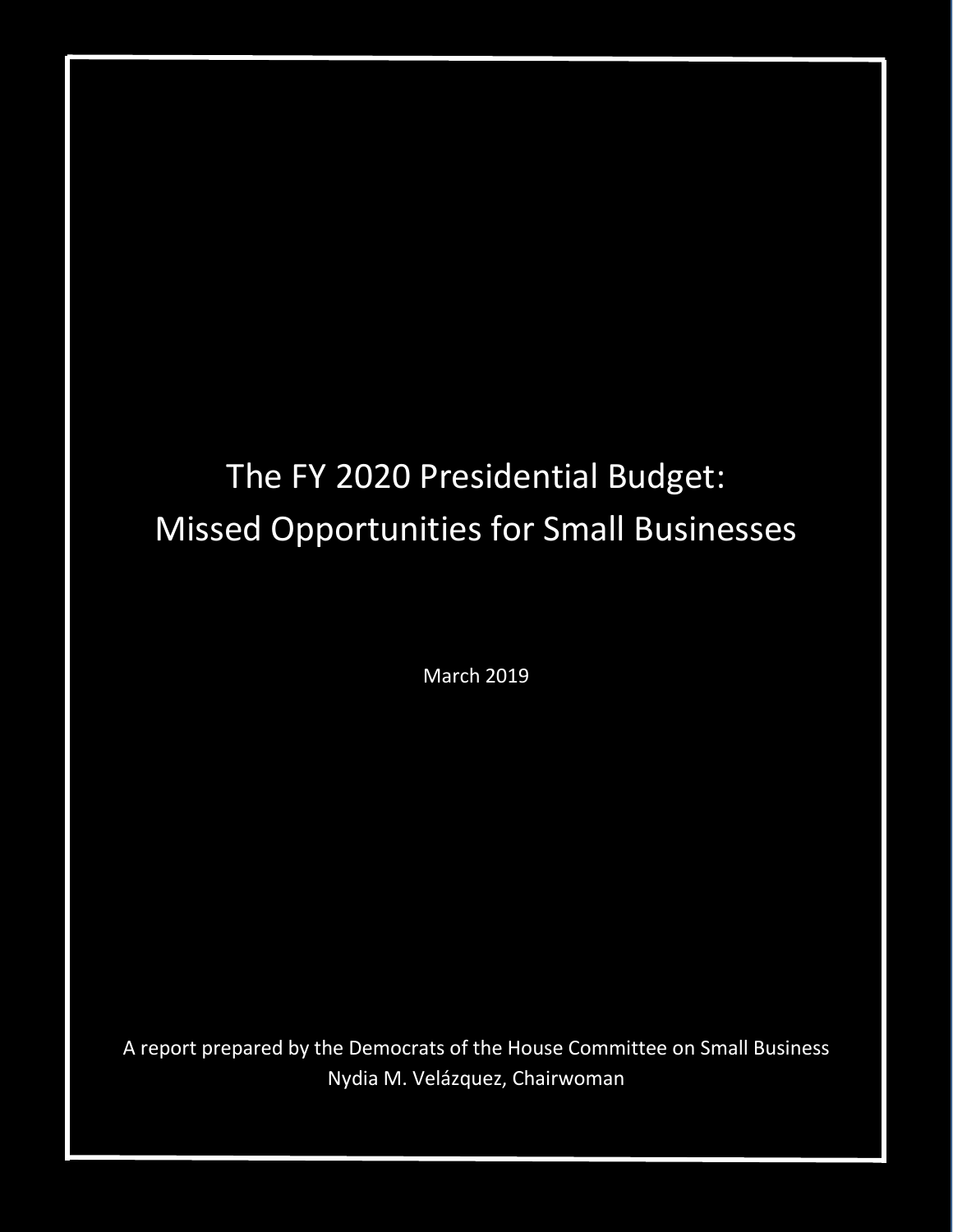# **EXECUTIVE SUMMARY**

#### SMALL BUSINESS ADMINISTRATION<sup>1</sup>

- Cuts the SBA by 6.5% from \$715 million to \$669 million,<sup>2</sup> a \$46 million cut.
- Cuts Entrepreneurial Development Programs by over \$67 million or 27%.
- Reduces Women's Business Centers by \$1 million, or 6%.
- Slashes Small Business Development Centers by \$30 million, or 23%.
- Cuts State Trade Expansion Promotion Program by \$9 million or 56%, which reduces the assistance to small business exporters.
- Eliminates PRIME, the FAST Program, Regional Innovation Clusters, and Growth Accelerators, which hinders small business entrepreneurship.
- Cuts Small Business Innovation Research program and Small Business Technology Transfer program by nearly \$3 million.

#### **LENDING**

- Decreases Microloan technical assistance by \$6 million and Microloans by \$2 million.
- Removes funding for the U.S. Department of the Treasury's Community Development Financial Institutions Fund Program.
- Proposes considerable fee increases in the 7(a) loan guaranty program and 504/CDC program.
- Cuts lending under the 504 Loan Refinancing Program from \$7.5 billion to \$1 billion.

# VETERANS PROGRAMS

• Cuts over \$ 1 million from the Office of Veterans Business Development, which provides business training, counseling, and resource partner referrals to transitioning service members, veterans, National Guard and Reserve service members, and military spouses interested in launching or expanding a small business.

#### ENTREPRENEURSHIP RESOURCES

- Eliminates the U.S. Department of Commerce Economic Development Agency.
- Refocuses and slashes the budget of the Minority Business Development Agency within the U.S. Department of Commerce from \$40 million to \$10 million.

<sup>1</sup> The Committee compared the funding request made by the Small Business Administration in the FY 2020 Congressional Justification and FY 2019 Annual Performance Report to the enacted amount in Pub. L. 116-6, H.J.Res.31, Consolidated Appropriations Act of 2019.

<sup>2</sup> Excludes disaster assistance.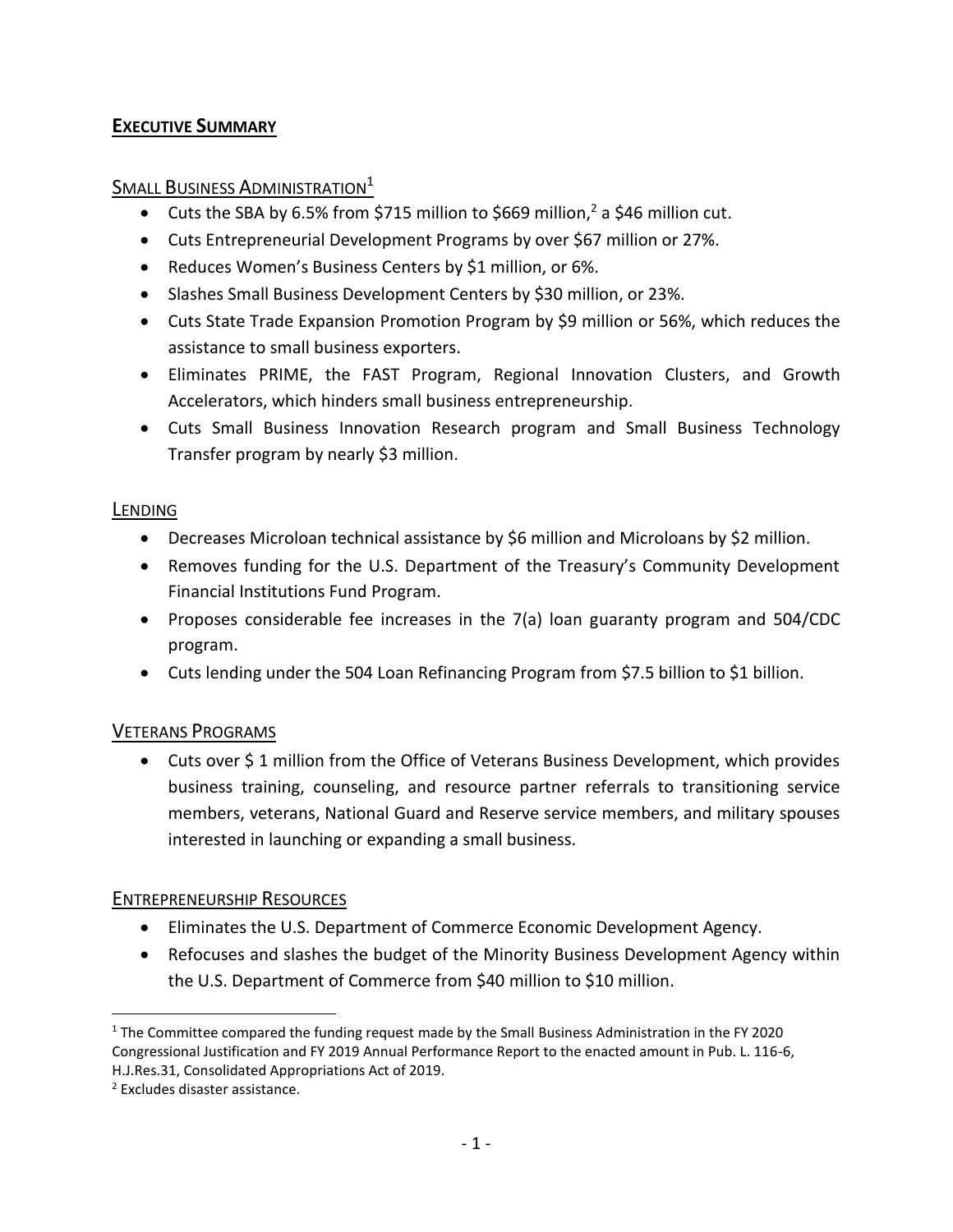# ENERGY

- Slashed funding for the U.S. Department of Energy's Office of Energy Efficiency and Renewable Energy by 85.6 percent, an industry employing 2.2 million Americans.<sup>3</sup>
- Creates new user fees to administer the U.S. Department of Energy's Energy Star program, harming both consumers and small business manufacturers and retailers.
- Phases out the Advanced Research Project Agency-Energy within the U.S. Department of Energy, cutting billions of dollars of highly innovative research.

# RURAL BUSINESS

 $\overline{a}$ 

- Eliminates many of the Rural Business Development Programs in the U.S. Department of Agriculture, including Rural Business Development grants, Intermediary Relending Program, Delta Regional Authority grants, Rural Cooperative grants, Small, Socially Disadvantaged Producers grants, Rural Technology Transfers, and Value-added Producer grants.
- Cuts \$427 million from the Rural Business-Cooperative Service.
- Cuts funding for the Rural Utilities Services under the U.S. Department of Agriculture by over \$4 billion.

# INNOVATION, TECHNOLOGY, AND MANUFACTURING

- Cuts SBIR and STTR by nearly \$ 3 million, which includes the complete elimination of the FAST program to help small innovative firms compete in the SBIR and STTR programs successfully.
- Eliminates the Manufacturing Extension Partnership within the U.S. Department of Commerce, hurting the nation's small firms, domestic job creation, and the manufacturing industry.

<sup>&</sup>lt;sup>3</sup> The Committee compared the funding request made by the President in A Budget for a Better America: Promises Kept. Taxpayers First, FY 2020 and FY 2019 Enacted in Pub. L. 115-244, H.R. 5895, the Energy and Water, Legislative Branch, and Military Construction and Veterans Affairs Appropriations Act, 2019. *See also* Dept. of Energy FY 2020 Budget Justification FY Summary Table by Organization, available at [https://www.energy.gov/sites/prod/files/2019/03/f60/doe-fy2020-summary-table-by-organization.pdf.](https://www.energy.gov/sites/prod/files/2019/03/f60/doe-fy2020-summary-table-by-organization.pdf)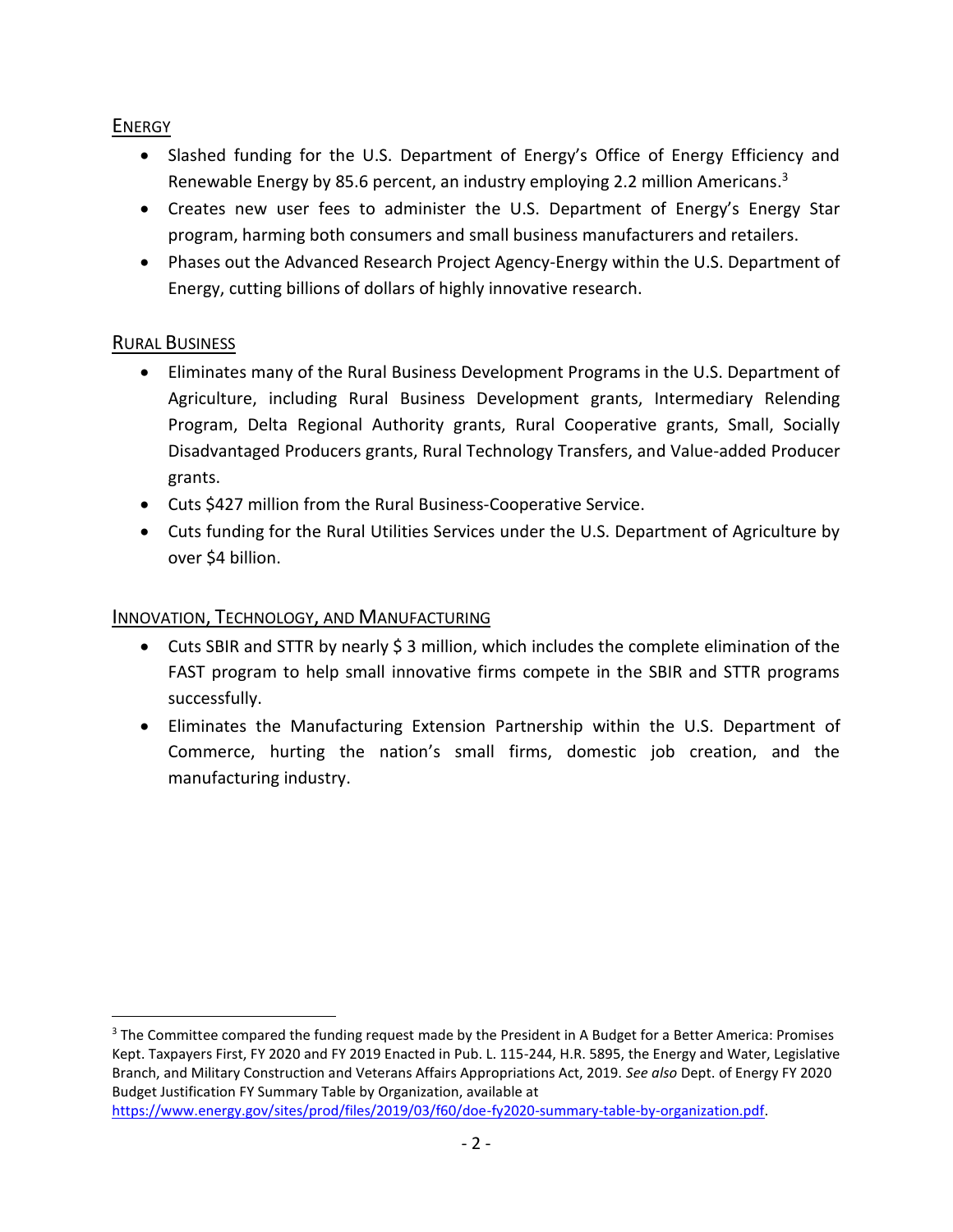#### **INTRODUCTION**

America's small businesses are a catalyst for creating employment opportunities and driving growth in the U.S. economy. The estimated 30 million small firms in the U.S., represent 99.9 percent of all employers, generate two-thirds of all net new jobs, and support nearly 56 million jobs. That is why it is critical to formulate federal policy in a manner that supports their continued development. Such policy starts with the federal budget.

Unfortunately, President Trump's FY 2020 Budget is a missed opportunity to ensure small businesses have the resources and tools they need to start, grow, and expand. If enacted, this budget would put up a roadblock for small businesses by cutting funding for Small Business Development Centers, increasing loan fees on small businesses participating in the SBA loan programs, and sever programs that have proven critical to the rural economy.

The following report provides an assessment of the Trump budget's impact on small businesses across several areas, including the Small Business Administration, innovation, trade, technology, manufacturing, energy, and rural development. What it finds is that agencies and programs supporting small business and promoting entrepreneurship across many demographics-- veterans, women, minority-owned, and rural businesses would be substantially curtailed under the budget. The result would be lower startup rates, decreased opportunities for small business growth, and reduced levels of job creation.

For small businesses to continue to be the foundation of the U.S. economy, they only need the opportunity to compete with their larger corporate competitors. Many of the programs highlighted in this report simply level the playing field for small firms in such critical areas as manufacturing, technology, entrepreneurial development, rural assistance, and business financing. The network of federal government programs in these areas has enabled the development of a strong and vibrant small business sector, which is essential if we are to have an economy that works for everyone. To be effective, however, these programs require the support of Congress.

While ensuring that government operates efficiently is a priority, the decreases in small business resources do not represent a promising path forward. At a time when we are witnessing increasing deficits, decreased revenue from corporations, the FY 2020 budget proposal attempts to balance the budget on the backs of small businesses by increasing SBA loan fees on small business lenders and borrowers while simultaneously cutting vital entrepreneurial development programs.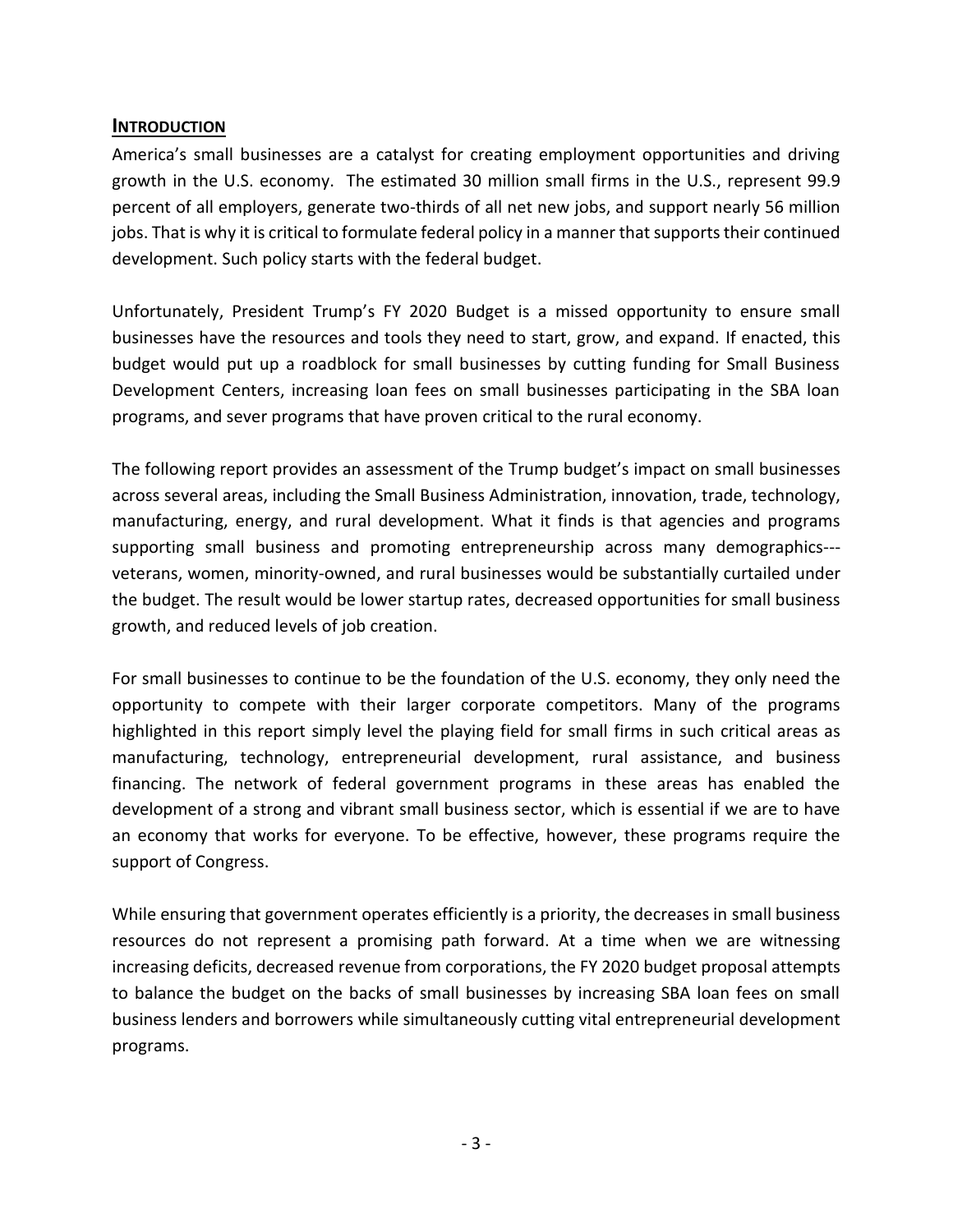As the following report details, many small businesses will face tougher challenges receiving the assistance and support they need. By not adequately funding the programs that promote entrepreneurship and support small firms, the Trump Budget misses a valuable opportunity to prioritize small business growth and development.

#### **PRESIDENTIAL BUDGET IMPACT ON THE SMALL BUSINESS ADMINISTRATION**

#### **Small Business Administration**

| Program                                    | <b>FY2019 Enacted</b> | <b>FY2020 Requested</b> | Change |
|--------------------------------------------|-----------------------|-------------------------|--------|
| <sup>1</sup> Small Business Administration | \$715,000,000         | \$669,226,000           | -6.4%  |

The Small Business Administration (SBA) provides loans, investment capital, training, and contracting opportunities to small firms across the U.S. The agency supports more than \$29 billion in small business financing; facilitates access to nearly \$100 billion in federal contracts; and counsels and trains over one million small business owners through a nationwide network of resource partners. Under President Trump's proposed budget, the SBA would lose over \$46 million in funds. The impact would be significant as it would have to cut capital, training, and procurement resources for small firms. Below, this reduction and its impact on small businesses and job creation are further assessed.

#### **Small Business Development Centers**

| Program      | <b>FY2019 Enacted</b> | <b>FY2020 Requested</b> | Change |
|--------------|-----------------------|-------------------------|--------|
| <b>SBDCs</b> | \$131,000,000         | \$101,000,000           | $-23%$ |

Across the United States, Small Business Development Centers (SBDCs) promote the economic growth of small firms, generating business revenue, job creation and job retention as well as advancing local and regional economies. These centers provide a wide range of counseling and technical assistance to small businesses through an extensive business education network comprised of 63 lead centers managing over 900 outreach locations in all 50 states and the insular territories. The Presidential budget proposes to cut SBDCs by \$30 million next year. This cut would greatly reduce service levels at these centers resulting in fewer resources for small businesses and would-be entrepreneurs. In FY 2018, SBDCs trained and advised more than 440,000 entrepreneurs and helped create nearly 14,500 small businesses.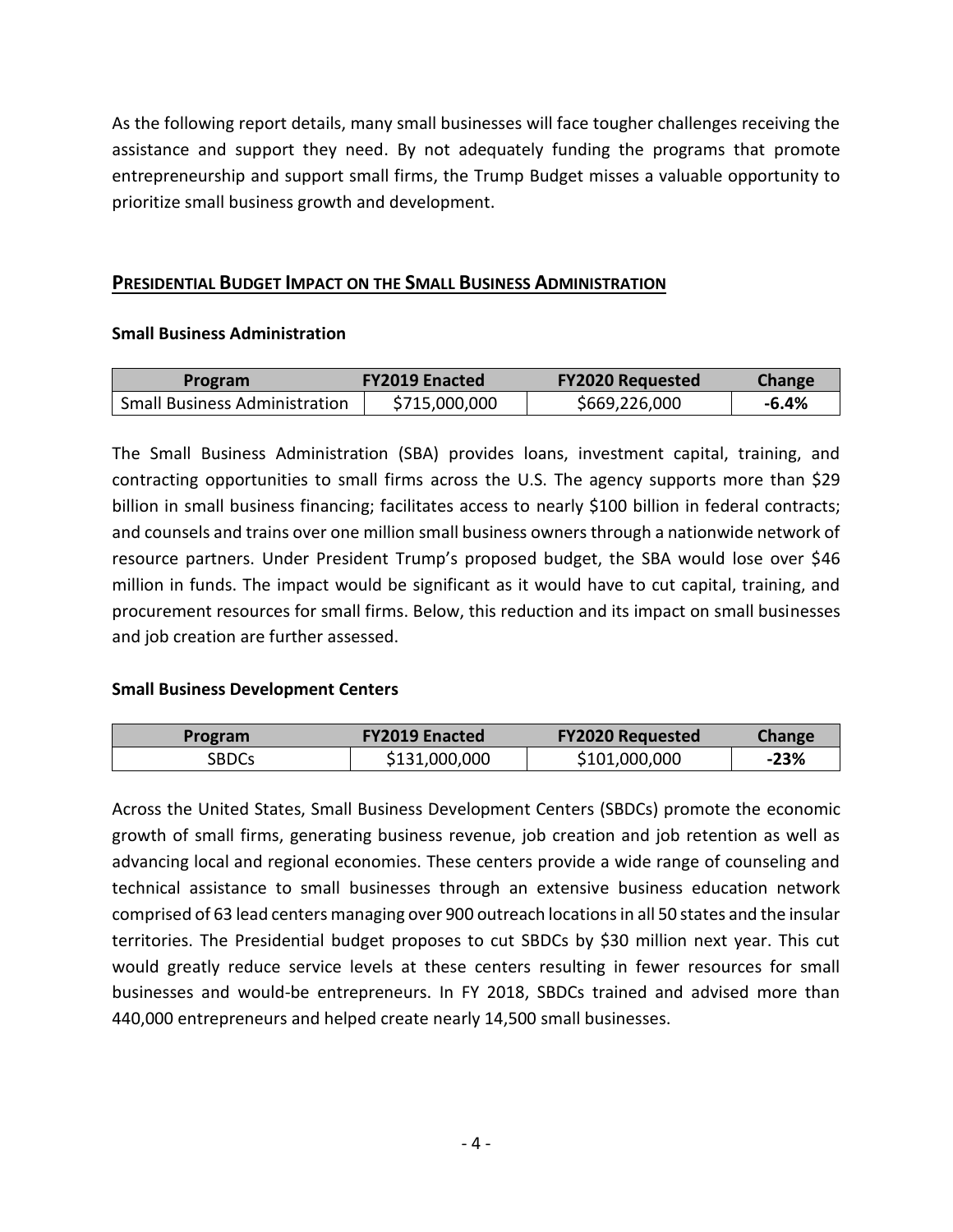#### **Women's Business Centers**

| Program                  | <b>FY2019 Enacted</b> | <b>FY2020 Requested</b> | Change |
|--------------------------|-----------------------|-------------------------|--------|
| Women's Business Centers | \$18,500,000          | \$17,400,000            | -6%    |

Women's Business Centers (WBCs) provide counseling and training services primarily to women entrepreneurs, many of whom are socially and economically disadvantaged. With more than 100 locations, many WBCs provide multilingual services and offer flexible hours, including evenings and weekends, allowing mothers with children to attend training classes. WBCs predominantly utilize long term training courses to maximize the delivery of services to a population of primarily nascent entrepreneurs. Many of the training courses focus on business and financial planning, helping women entrepreneurs gain business financial literacy. WBCs also provide direct counseling and help clients understand various loan programs, including loan applications. In FY 2018, WBCs advised 28,181 clients and helped create 11,687 small businesses.

#### **PRIME (Program for Investment in Microentrepreneurs)**

| Program                           | <b>FY2019 Enacted</b> | <b>FY2020 Requested</b> | Change     |
|-----------------------------------|-----------------------|-------------------------|------------|
| <b>PRIME Technical Assistance</b> | \$5,000,000           |                         | $-100.0\%$ |

The focus of the SBA's Program for Investment in Microentrepreneurs (PRIME) is to aid lowincome entrepreneurs who may not have the training to successfully manage their business. PRIME was created to help the small business owners and is meant to provide guidance, so entrepreneurs can better overcome the barriers that confront them in the early stages of business development. PRIME funding can be used by an organization to provide muchneeded training and technical assistance to low-income and disadvantaged entrepreneurs interested in starting or expanding their own businesses. They also can be used to engage in capacity building activities targeted to microenterprise development organizations that serve low-income and disadvantaged entrepreneurs. The Presidential Budget proposes to end the PRIME program. Without PRIME, many would-be entrepreneurs will be unable to get their business off the ground and achieve self-sufficiency.

#### **Regional Innovation Clusters**

| Program                             | <b>FY2019 Enacted</b> | <b>FY2020 Requested</b> | <b>Change</b> |
|-------------------------------------|-----------------------|-------------------------|---------------|
| <b>Regional Innovation Clusters</b> | \$5,000,000           |                         | $-100.0\%$    |

Regional Innovation Clusters are public-private partnerships comprised of regional businesses, researchers, educational institutions, financial lenders and government institutions that work together to develop and grow a particular industry. They connect small businesses with financial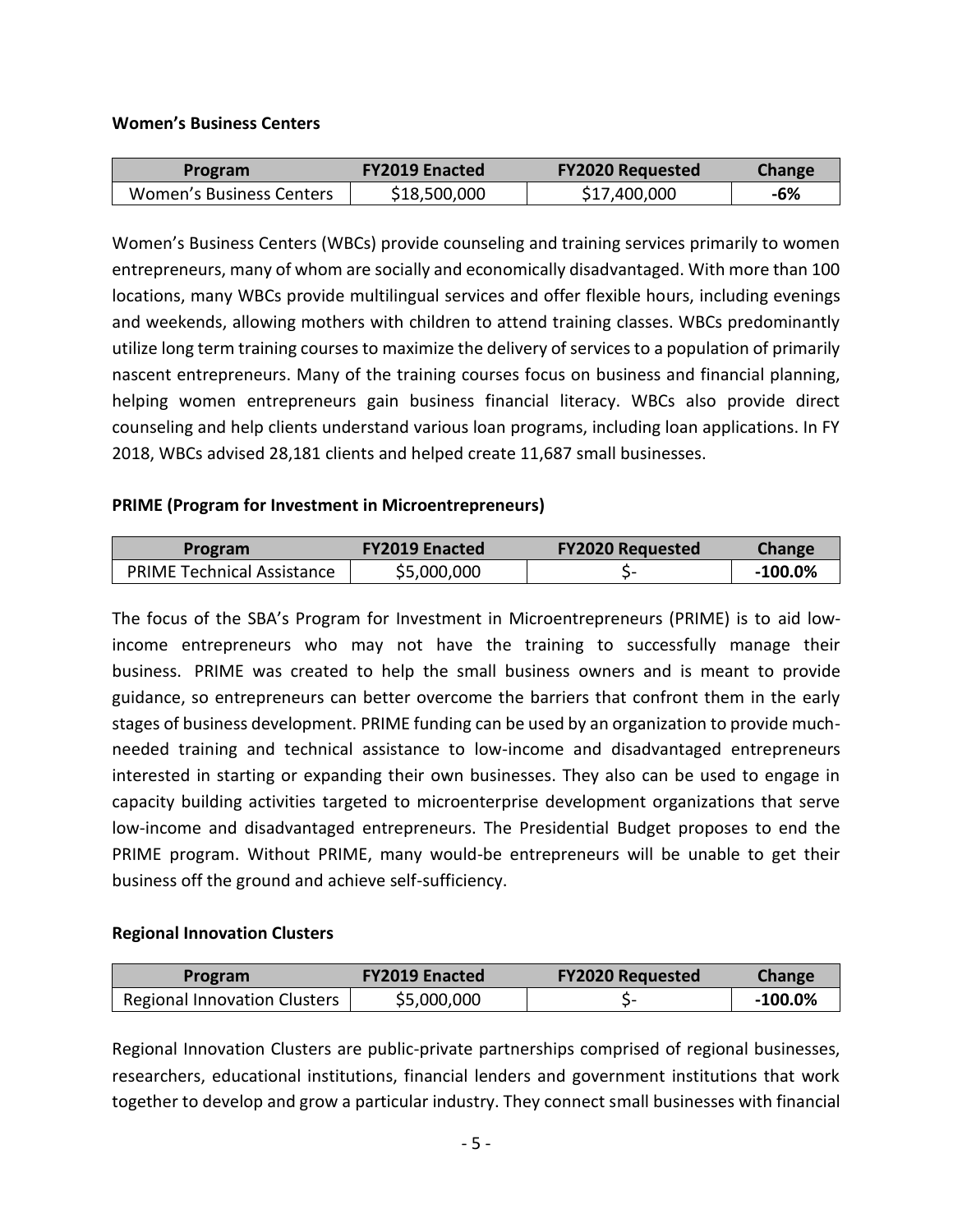and consulting resources to help them commercialize new technologies and expand into new markets. The President's budget proposes to eliminate the program.

### **Growth Accelerators**

| Program                    | <b>FY2019 Enacted</b> | <b>FY2020 Requested</b> | <b>Change</b> |
|----------------------------|-----------------------|-------------------------|---------------|
| <b>Growth Accelerators</b> | \$2,000,000           |                         | $-100.0\%$    |

The Growth Accelerators program was created in 2014 to support small business job creation by giving early-stage entrepreneurs an opportunity to immerse themselves in intense learning. The program has provided invaluable support to startups and has helped to fill the void by making awards in underserved regions. The President's budget proposes to eliminate the program.

# **State Trade Expansion Program (STEP)**

| Program                      | <b>FY2019 Enacted</b> | <b>FY2020 Requested</b> | Change |
|------------------------------|-----------------------|-------------------------|--------|
| <b>State Trade Expansion</b> | \$18,000,000          | \$8,000,000             | -56%   |
| Program                      |                       |                         |        |

The State Trade Expansion Program (STEP) was created in the Small Business Jobs Act of 2010 and provides matching federal funds to states and territories to carry out export promotion efforts for small businesses. Grant recipients use their funds for trade missions, international marketing efforts, business counseling, export trade show exhibits, and other promotional activities. Approximately, 300,000 of the 30 million small businesses in the United States utilize international markets and export their products. With 95 percent of consumers living outside of the United States, more emphasis can be placed on the potential to expand the economy by helping small businesses sell their products overseas.

# **PRESIDENTIAL BUDGET IMPACT ON LENDING**

# **7(a) Loan Guaranty Program**

SBA's 7(a) Loan Guaranty Program is the federal government's primary small business loan program, assisting small businesses with financing when they are unable to access conventional credit. SBA guarantees a portion of each loan that a participating lender makes to an eligible small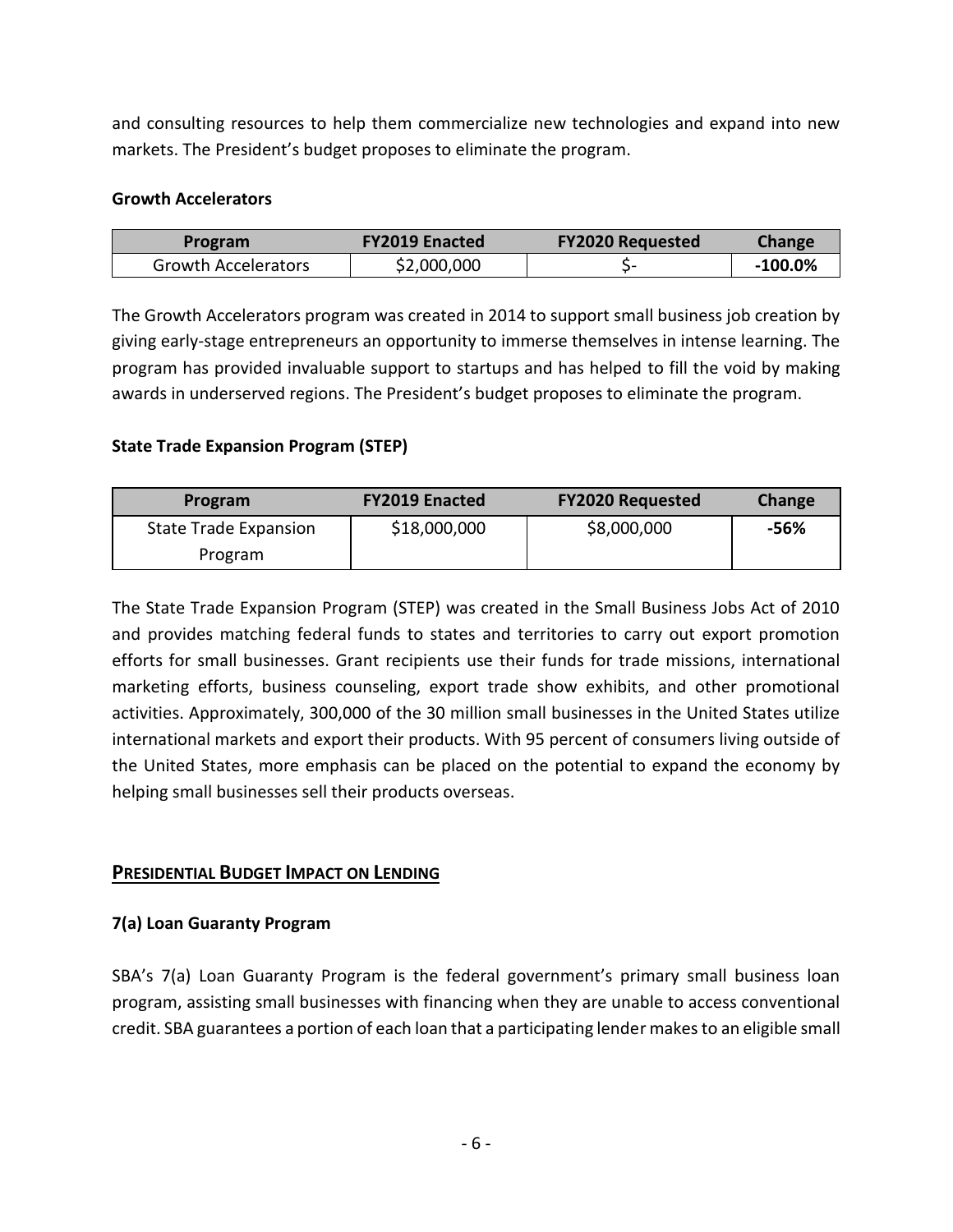business. In 2018, SBA guaranteed more than 60,000 7(a) loans totaling \$25.4 billion, which supported more than 543,100 jobs.<sup>4</sup>

Traditionally, one of SBA's goals is to achieve a zero-subsidy rate for its loan guaranty programs, including the 7(a) program. This occurs when the loan guaranty programs generate sufficient revenue through fee collections and recoveries of collateral on defaulted loans to not require appropriations to issue new guarantees. SBA predicts that without modifications to current law, it cannot achieve a zero-subsidy rate for the 7(a) program in Fiscal Year 2020.<sup>5</sup> In response, SBA proposed a "counter-cyclical policy scenario," which includes numerous fee increases.<sup>6</sup>

Specifically, the Trump Administration is seeking authority to change the fee structure to not only cover the anticipated subsidy in the program of \$99 million, due to changes in their modeling and assumptions at the Office of Management and Budget (OMB), but to also extract an additional \$93 million, in an unprecedented attempt to cover the administrative costs of the 7(a) program. The fees would be paid by small business borrows and lenders in the program to offset the administrative costs, such as oversight, salaries and expenses, etc.

The Committee is concerned this proposal will ultimately put considerable downward pressure on access to capital for small businesses. Not only will small business borrowers potentially be forced to pay higher fees, 7(a) lenders may withdraw from the program, which further reduces the effectiveness of the program.

#### **504/CDC Loan Program**

SBA's 504/Certified Development Company (CDC) Loan Program is one of SBA's key economic development programs, providing plant, real property, major equipment financing, and/or the refinancing of debt incurred for these major fixed assets. By statute, the program mandates job creation, community development, or public policy goals such as manufacturing, to support economic development. A typical 504 project includes a loan from a private sector lender (providing up to 50 percent of the total financing package) with a senior lien, an SBA-backed loan from a CDC (providing up to 40 percent of the total financing package) with a junior lien, and the small business providing at least 10 percent of the financing as equity. In 2018, SBA approved nearly 6,000 504 loans for \$4.8 billion, which supported more than 55,000 jobs.<sup>7</sup>

<sup>4</sup> U.S. Small Business Administration, FY2020 Congressional Budget Justification and FY2018 Annual Performance Report, 2019.

<sup>5</sup> *Id*.

<sup>6</sup> *Id*.

<sup>7</sup> *See supra* note 1.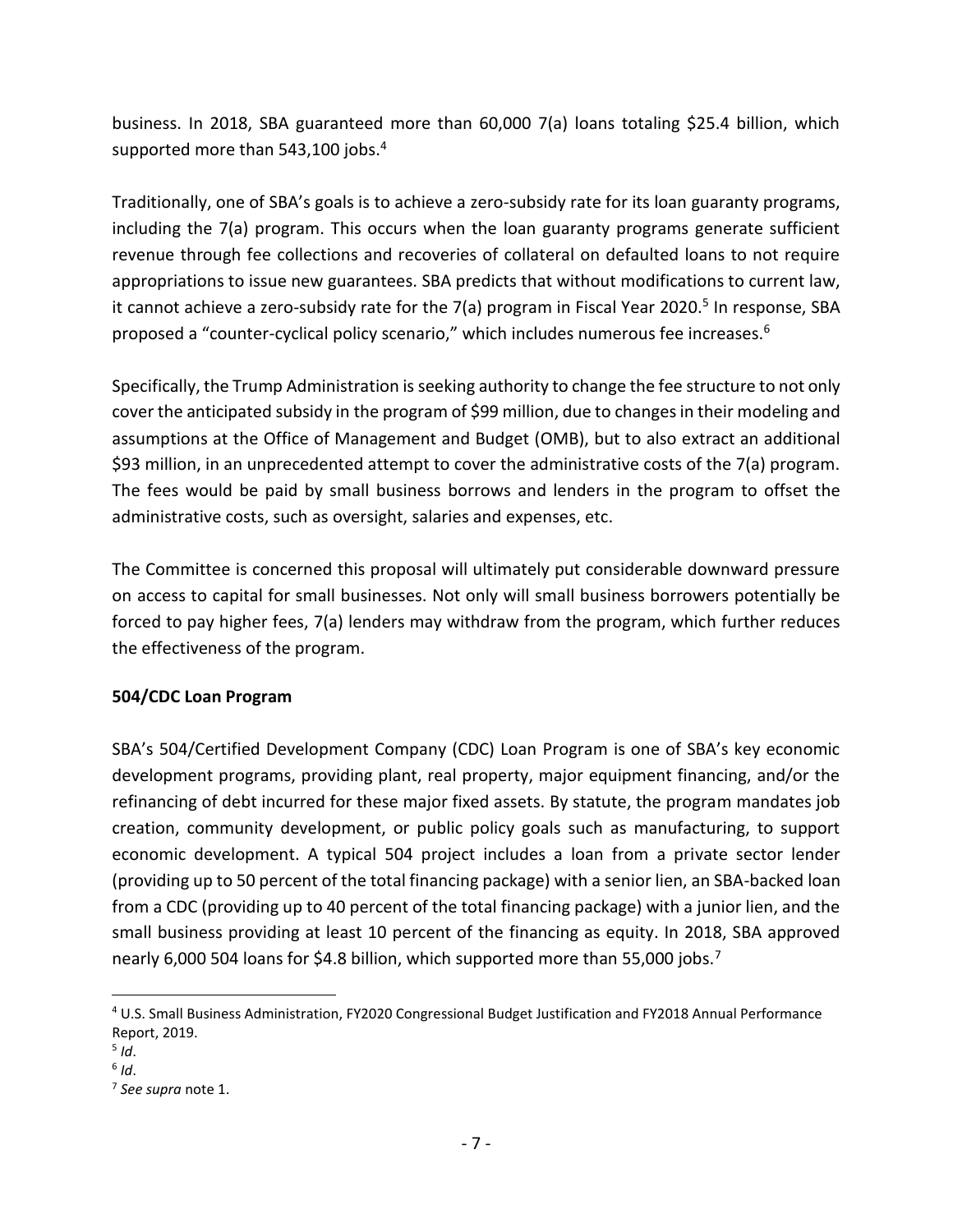As with the 7(a) program, SBA is proposing a counter-cyclical policy scenario for FY2020 under which fees would likely increase.<sup>8</sup> The Committee is similarly concerned about potential unintended consequences associated with such a policy shift, including a departure of 504 lenders and borrowers who may not be able to afford increased fees. Moreover, SBA is proposing to cut lending under the 504 Loan Refinance Program from \$7.5 billion to \$1 billion.<sup>9</sup> By making this cut, the administration is limiting the ability of small businesses to refinance previous debt incurred for the purchase of heavy machinery, real estate, and other fixtures.

# **Program FY2019 Enacted FY2020 Requested Change** Microloan Program Subsidy | \$4,000,000 | \$4,000,000 | **0.00%** Microloan Program Level<sup>10</sup> | \$42,000,000 | \$40,000,000 | -4.8%

#### **Microloan Program**

Microloan Technical Assistance

Many entrepreneurs that lack sufficient personal assets do not conform to traditional credit screening or lack the business training necessary to access affordable capital. These entrepreneurs have difficulty securing conventional loans and often look elsewhere to satisfy their capital needs. SBA's Microloan program is one such program where entrepreneurs can turn to receive smaller loans and it has experienced growing demand in recent years. Through this initiative, entrepreneurs can secure loans up to \$50,000. In 2018, Microloan intermediaries approved more than 5,000 microloans totaling nearly \$77 million and supported over 20,000 jobs.<sup>11</sup> Microbusinesses have very favorable survival rates when compared to other small businesses and are a way out of poverty for low-income individuals.

\$31,000,000 \$25,000,000 **-19.4%**

The Microloan program has been a key factor in the development and strengthening of America's microbusinesses. By cutting the technical assistance component of this program by \$6 million,<sup>12</sup> the administration is limiting the potential for many low-income and minority entrepreneurs to become credit-ready as first-time commercial borrowers, and eventually self-sufficient as business owners. The bottom line is this cut will prevent our economy from fully utilizing a successful and proven economic development tools.

- $\overline{a}$ 8 *Id*.
- 9 *Id*.

<sup>12</sup> *Id*.

 $10$  Loans to the intermediaries to support lending to businesses.

<sup>11</sup> *See supra* note 1.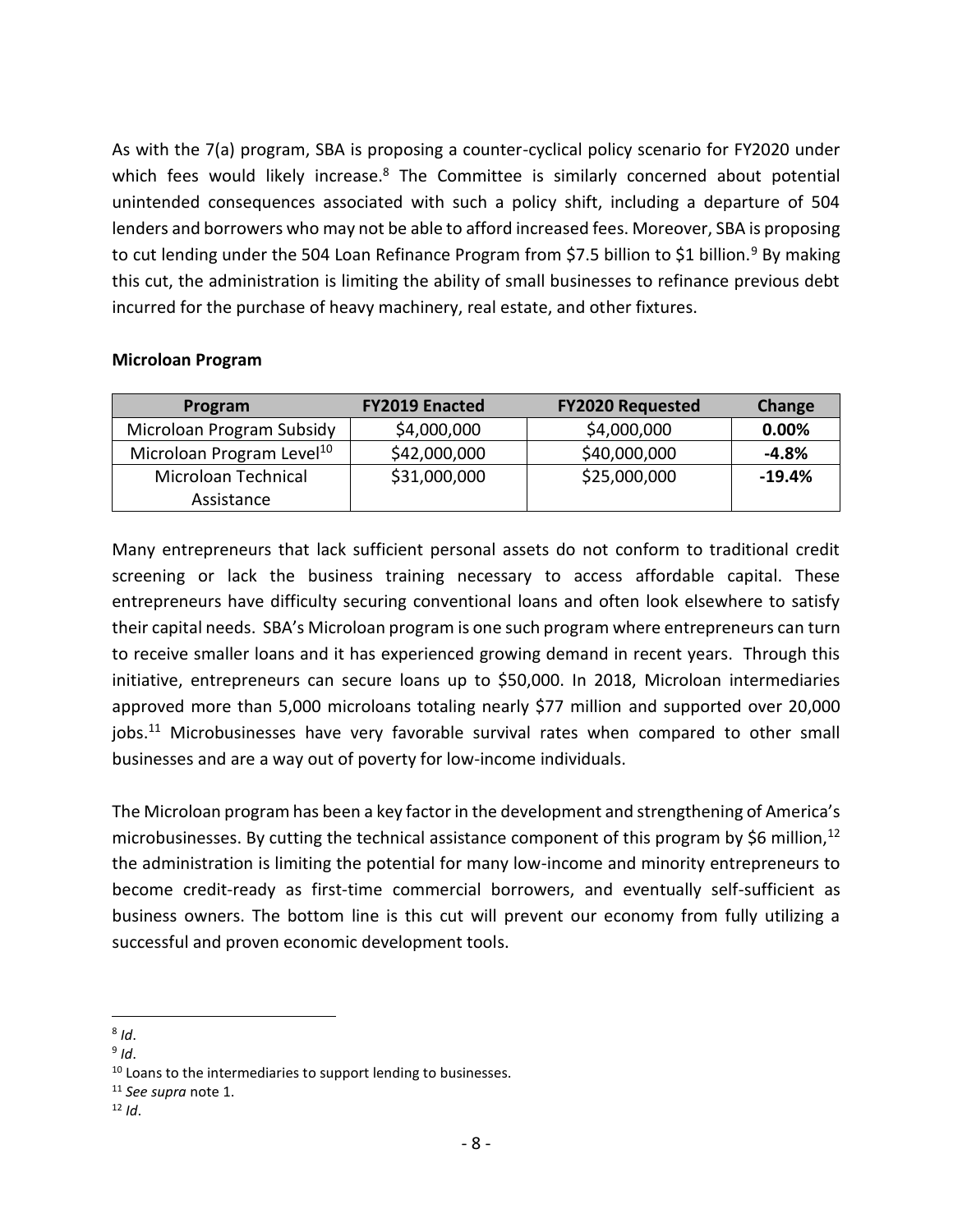#### **Community Development Financial Institutions Program (CDFI)**

| Program | <b>FY2019 Enacted</b> | <b>FY2020 Requested</b> | <b>Change</b> |
|---------|-----------------------|-------------------------|---------------|
| CDFI    | \$250,000,000         | $-$ \$261,000,00        | -104.40%      |

Small businesses located in underprivileged communities are the most in need of capital. Often, these businesses are overlooked by conventional financial institutions, and as a result, their neighborhoods lack opportunities for economic development and are forced into decline. The Community Development Financial Institutions program (CDFI) was created to fill this gap. CDFI offers several services to entrepreneurs including, commercial loans for the expansion of an existing small business, investment in start-ups, and general financial services in low-income communities. In addition, the program provides services that help ensure credit from CDFI is used effectively, which is achieved through technical assistance to small business recipients of CDFI capital. Through their community development loans, CDFI helps businesses expand while community development venture capital provides equity and management expertise to small, minority-owned businesses that promise rapid growth.

The budget contains no funding for the CDFI program, even though CDFI has a proven track record of helping underserved communities revitalize their local economies by providing jobs and entrepreneurial opportunities for the residents who live there. The budget eliminates funding for the CDFI Fund's four discretionary grant and direct loan programs (i.e. the CDFI Program, the Bank Enterprise Award Program, the Native American CDFI Assistance Program, and Health Food Financing Imitative) and includes a proposal to eliminate new funding for Capital Magnet Fund (CMF) effective in 2020.

#### **PRESIDENTIAL BUDGET IMPACT ON ENTREPRENEURSHIP RESOURCES**

#### **Minority Business Development Agency (MBDA)**

| <b>Program</b> | <b>FY2019 Enacted</b> | <b>FY2020 Requested</b> | Change   |
|----------------|-----------------------|-------------------------|----------|
| MBDA           | \$40,000,000          | \$10,000,000            | $-75.0%$ |

One of the fastest growing small business sectors are minority-owned firms. Established in 1969, the Minority Business Development Agency (MBDA) is the only federal agency created to solely focus on the establishment and growth of minority-owned businesses throughout the United States. MBDA promotes the growth and competitiveness of minority-owned businesses by providing access to public and private debt and equity financing, market opportunities, and one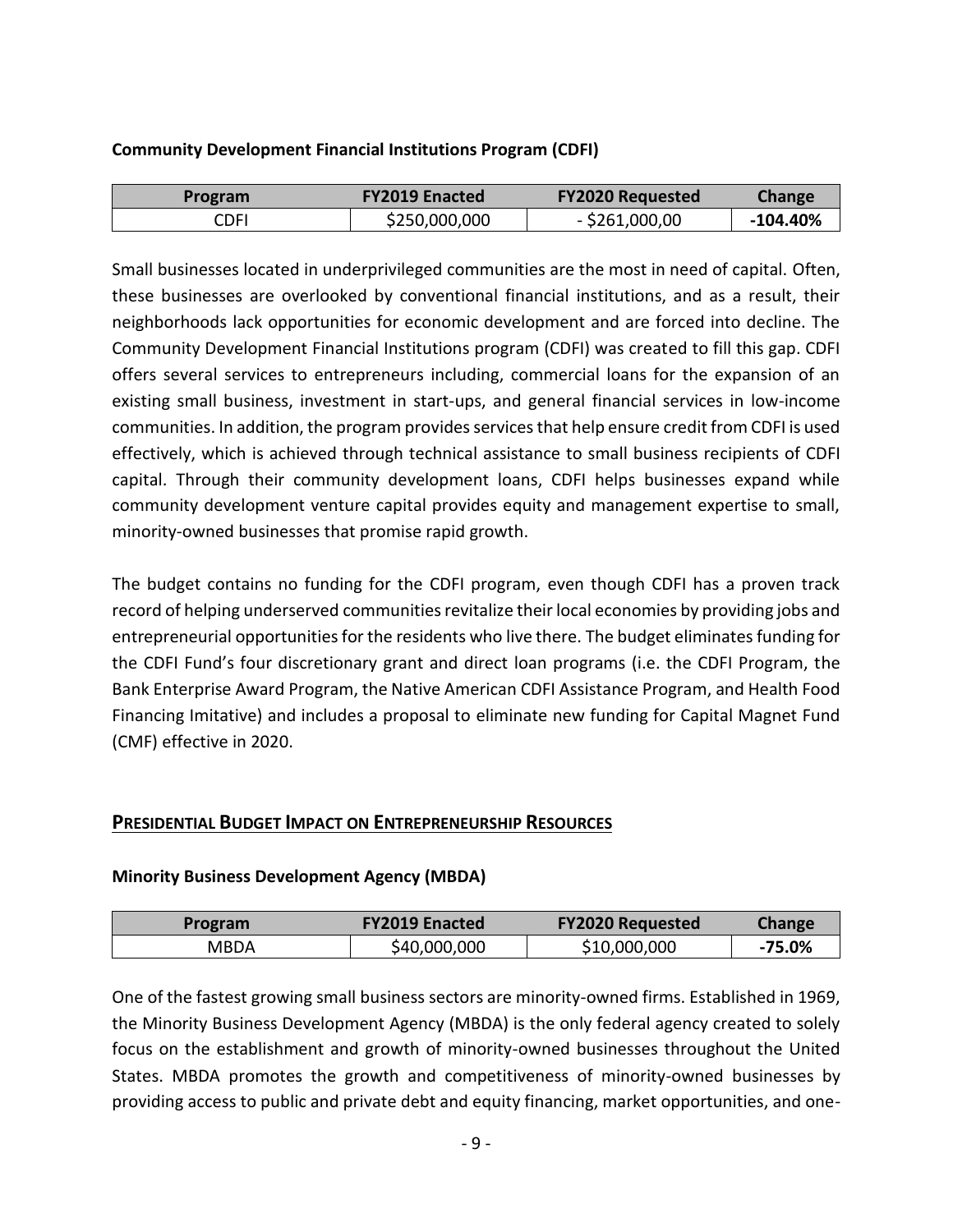on-one training for minority entrepreneurs through its business centers. The agency also focuses on international trade, franchising, and minority supplier corporate development. Through its minority matchmaker program in international trade, it operates as a mentor-protégé program. The President's budget proposes to drastically cut funding and refocus the agency on policy, advocacy, and research by eliminating advisory and assistance services and grant. Cutting this agency will unnecessarily weaken one of the fastest growing sectors in the United States' economy – minority-owned small businesses.

# **U.S. Economic Development Administration (EDA)**

| <b>Program</b> | <b>FY2019 Enacted</b> | <b>FY2020 Requested</b> | Change |
|----------------|-----------------------|-------------------------|--------|
| EDA            | \$294,000,000         |                         | 100%   |

Small businesses have the power to breathe new life into our most vulnerable communities. The Economic Development Administration (EDA), at the U.S. Department of Commerce, stimulates industrial and commercial growth by generating new jobs and retaining existing jobs in economically distressed areas. The EDA also promotes collaboration among small firms by providing financial support for clusters through the country. In addition, the EDA supports revolving loan funds that are directly used by entrepreneurs. EDA provides small business grants to help distressed communities attract new industry, encourage business expansion, diversify local economies, and generate long-term private jobs. Overall, small businesses reap the benefits of the EDA's support for R&D, worker training, business expansion, and infrastructure improvements. However, the administration's budget proposes eliminating the EDA, allotting \$30 million in FY2020 for a close out of the program. This drastic cut for EDA will remove the skills and experience it has provided to economic developments for the last 50 years.

# **PRESIDENTIAL BUDGET IMPACT ON ENERGY**

#### **Office of Energy Efficiency and Renewable Energy**

| Program | <b>FY2019 Enacted</b> | <b>FY2020 Requested</b> | Change   |
|---------|-----------------------|-------------------------|----------|
| EERE    | \$2,379,000,000       | \$343,000,000           | $-85.6%$ |

The mission of the Office of Energy Efficiency and Renewable Energy (EERE) is to create and sustain American leadership in the transition to a global clean energy economy. Its vision is a strong and prosperous America powered by clean, affordable, and secure energy. The EERE works closely with the National Laboratories and America's best innovator and businesses to support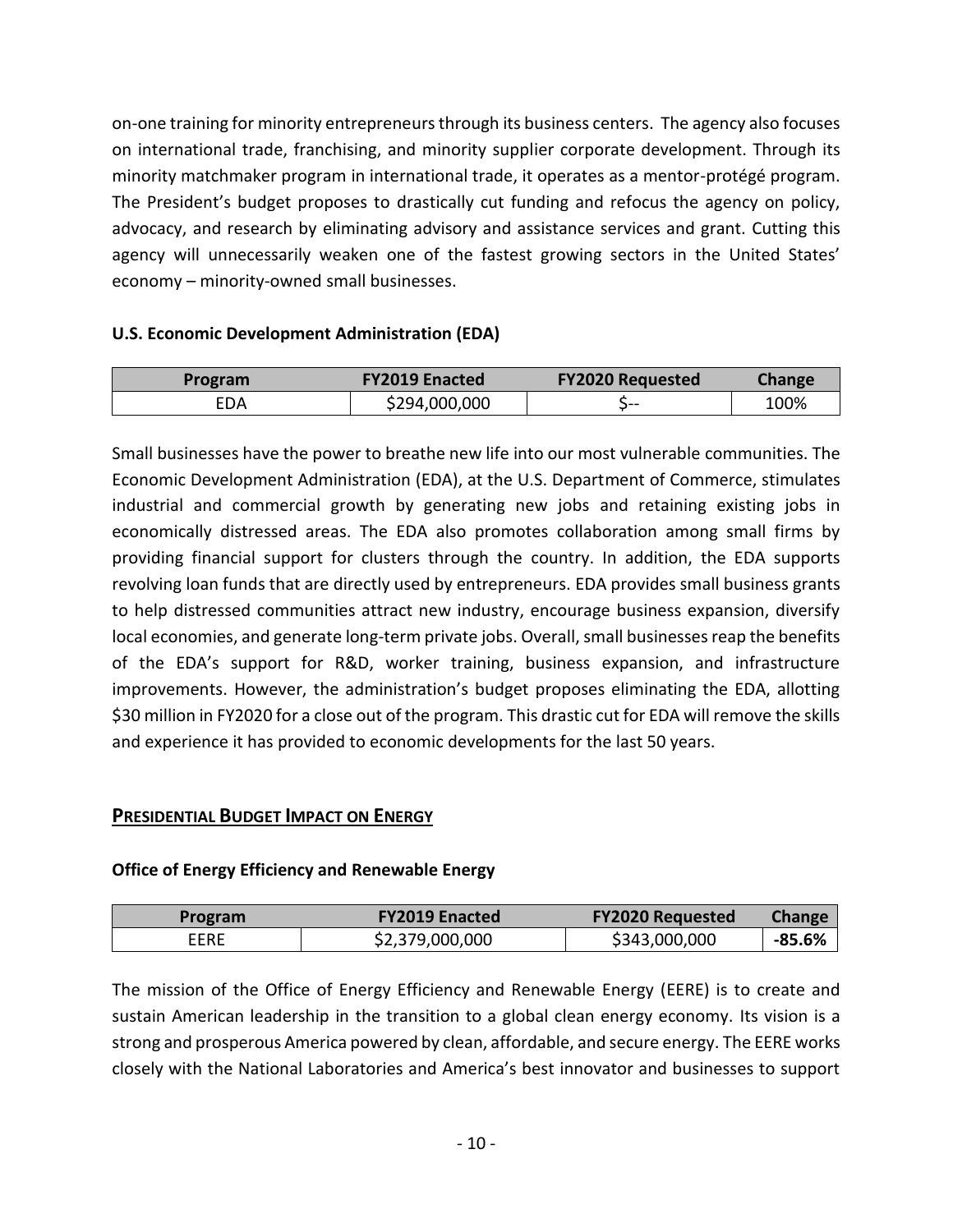high-impact, early-stage applied research and development in sustainable transportation, renewable power, and energy efficiency.

The EERE has yielded an estimated net economic benefit to the United States of more than \$230 billion from just a \$12 billion investment by improving energy efficiency of consumer products, homes, buildings, businesses, and industries.<sup>13</sup> It has helped lead to improvements in sustainable transportation technology and power generation from renewable sources. These efforts have led to a surge in small business startups in the energy sector and in domestic clean energy manufacturing. Not only are small firms leading the way in the energy sector, they are also major consumers of energy efficient products.

The President's budget cuts the EERE by over 85 percent, which includes a 69 percent cut to EERE's solar, wind, water and geothermal programs and a 78.7 percent cut to the vehicle technologies program. Such draconian cutsfor these energy programs, which are tapped by small enterprise, is shortchanging the ability of these firms to develop renewable energy sources – while at the same time decreasing the overall likelihood that the country will be able to produce enough energy to meet its needs.

#### **Advanced Research Project Agency-Energy (ARPA-E)**

| Program | <b>FY2019 Enacted</b> | <b>FY2020 Requested</b> | <b>Change</b> |
|---------|-----------------------|-------------------------|---------------|
| ARPA-E  | \$366,000,000         | $-$ \$287,000,000       | $-178.4%$     |

The Advanced Research Projects Agency-Energy (ARPA-E) advances high-potential, high-impact energy technologies that are too early for private-sector investment. ARPA-E empowers America's energy researchers with funding, technical assistance, and market readiness. In just seven years, the office has invested \$1.5 billion in research funding across more than 35 programs and 500 projects.<sup>14</sup> Over 30 percent of ARPA-E grants go to small businesses, who then go on to create jobs and commercialized technology.<sup>15</sup> In fact, the latest data show that federal funding has in turn won \$1.25 billion in private funds, a 20 percent margin on initial investments.<sup>16</sup> Research from the National Academies of Sciences, Engineering, and Medicine (NAS) has shown that ARPA-E is meeting the goals of the 2007 law that created it, and doesn't need to be reformed or overhauled to keep bringing new energy technologies to market.<sup>17</sup>

<sup>13</sup> U.S. Dept. of Energy, FY2018 Congressional Budget Justification, Vol. 3, 2017.

<sup>14</sup> Joseph S. Manser, et al., ARPA-E: Accelerating U.S. Energy Innovation, ARPA-E, Oct. 18, 2016.

 $15$  *Id.* 

<sup>16</sup> John, Jeff St. "Report Finds That ARPA-E Is Working, Even as Trump Seeks to Shut It Down." *Greentech Media*, Greentech Media, 13 June 2017, www.greentechmedia.com/articles/read/report-finds-that-arpa-e-is-workingwhile-trump-seeks-to-shut-it-down.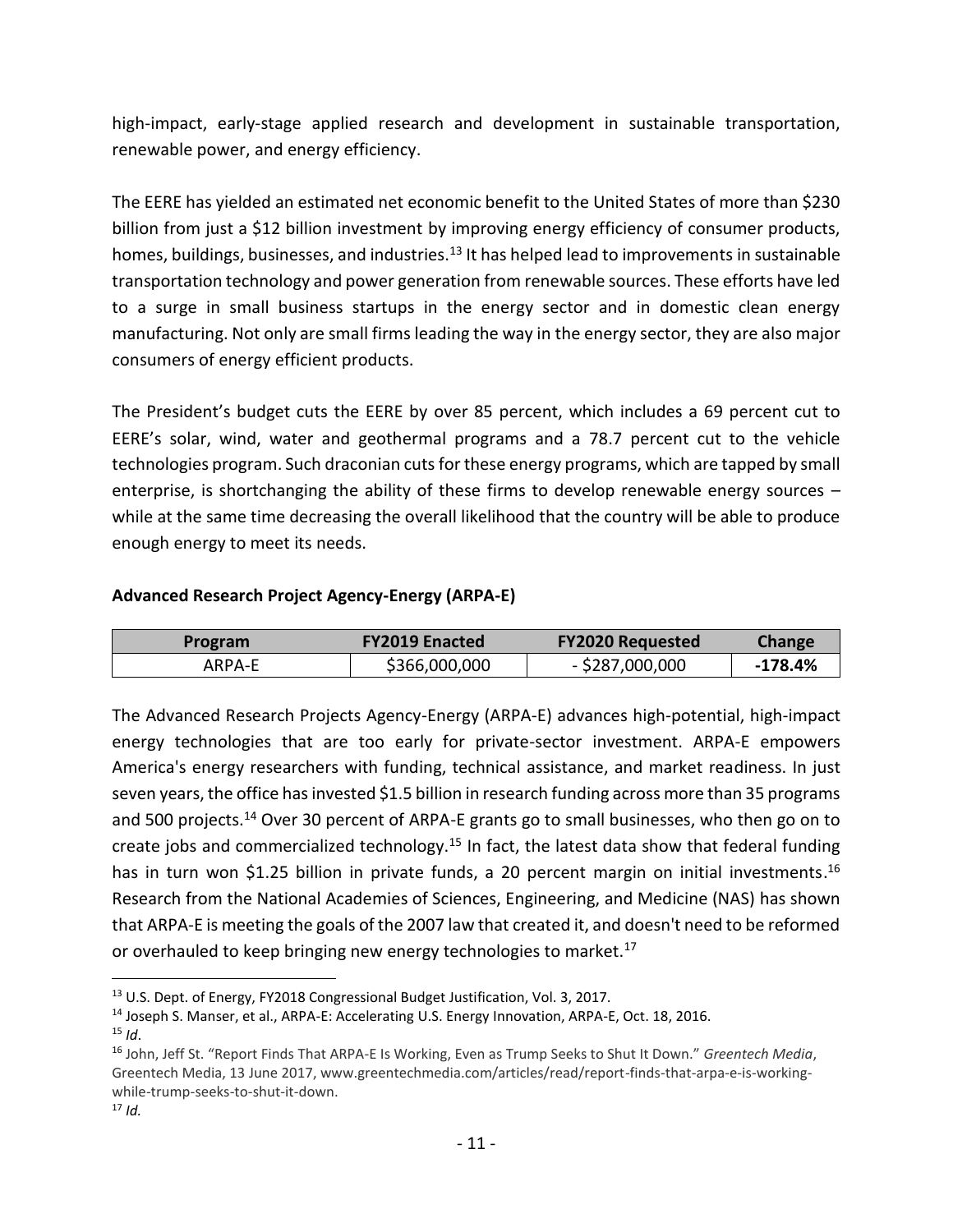Nonetheless, the Trump administration has proposed to eliminate ARPA-E by utilizing portions of its unobligated balances to execute a multi-year termination, with all operations ceasing by FY 2022. Abolishing this program will leave small innovators without the assistance they need because research supported by ARPA-E is too risky for private firms to undertake, counter to what President Trump believes to be true.

# **Energy Star**

 $\overline{a}$ 

The program, which was created in 1992, sets an international standard for energy-efficient products, including heating and cooling systems, appliances, and electronics. Homes, businesses, and buildings may receive Energy Star certification by meeting certain standards for energy efficiency. Since it began, it has saved \$430 billion for consumers and reduced greenhouse gas emissions by 2.7 billion metric tons.<sup>18</sup> While the program has clearly been beneficial for consumers, it also boosts small businesses as they are the primary manufacturers and installers of these products. But in his effort to shrink the size of government, President Trump wants to provide FY20 appropriations to cover expenses for maintaining the program until user fees are implemented and charged to businesses using it. This only serves to pass the financial burden onto the small business retailers and manufacturers utilizing the program and eventually the consumers.

# **PRESIDENTIAL BUDGET IMPACT ON RURAL SMALL BUSINESSES**

# **U.S. Department of Agriculture's Rural Utilities Service (RUS)**

| Program                       | <b>FY2019 Enacted</b> | <b>FY2020 Requested</b> | <b>Change</b> |
|-------------------------------|-----------------------|-------------------------|---------------|
| <b>Rural Utility Services</b> | \$12,370,000,000      | \$7,993,000,000         | -64.6%        |

The deployment of broadband services, or high-speed Internet, in small rural towns trails that in large cities across the nation. Lack of broadband can be especially frustrating for small businesses since the Internet is becoming a major avenue of commercial activity. In an effort to give small firms more readily available and affordable access to broadband services, the U.S. Department of Agriculture's Rural Utilities Service (RUS) broadband loan program was created – the only federal initiative designed to encourage broadband investment in our nation's rural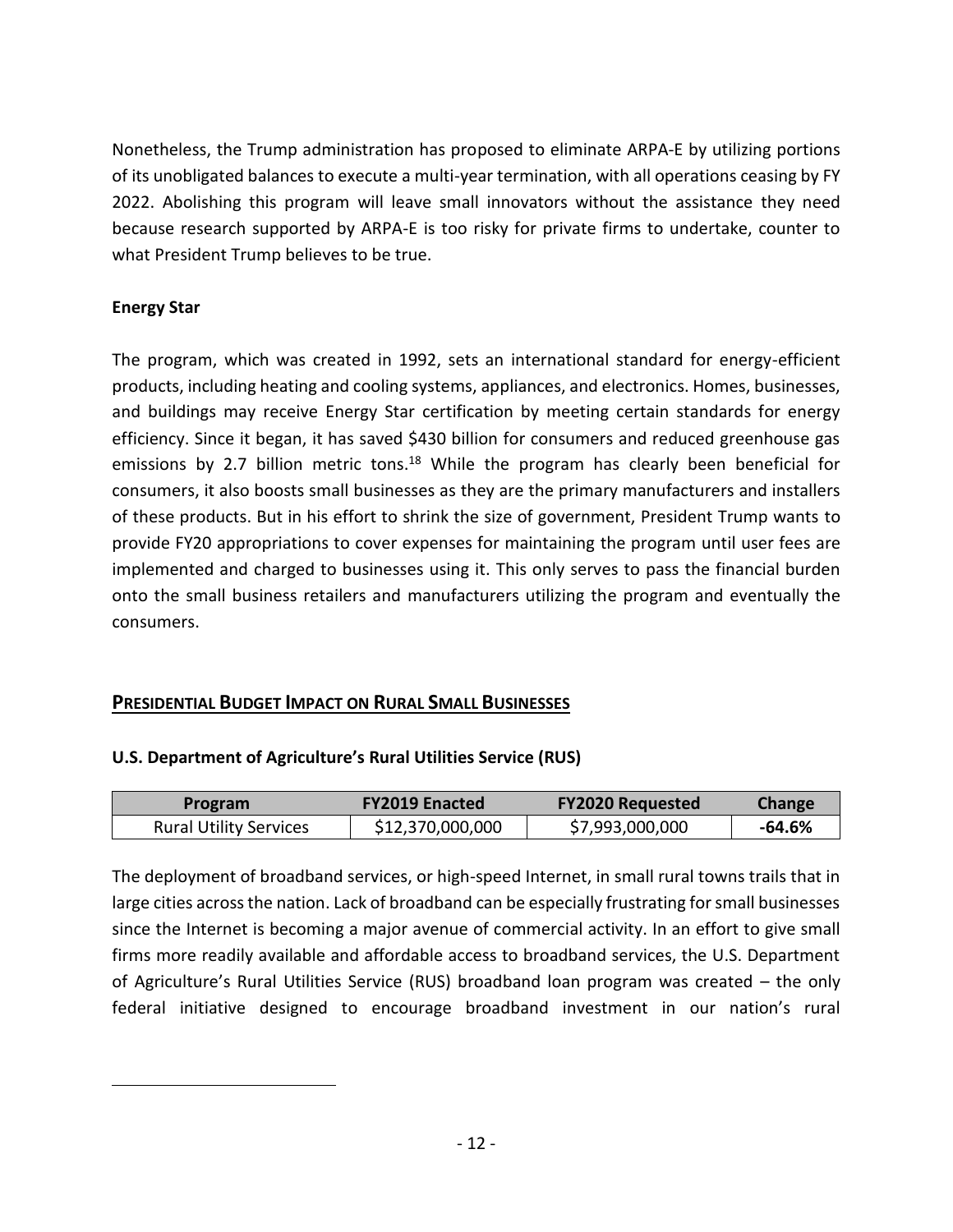communities. Other RUS programs include electric, telecommunications, distance learning and telemedicine programs that all have a loan and grant component.

Forsmall businesses to be utilized as engines of economic development, it is imperative in today's fast-paced global marketplace that they have access to the World Wide Web. Technology has allowed people to start a microenterprise with a high-speed connection and an idea – and homebased businesses have flourished in large part due to this. By attempting to bridge the digital divide in this country, especially for small businesses in rural areas of the U.S., the RUS programs gives small companies access to important technology to better compete in the 21st century. This program is critical today as the U.S. continues to lag behind other technologicallysavvy countries, such as those located in Asia and Europe. The FY 2020 budget proposes to reduce RUS funding by almost 65 percent, at a time when the economy is becoming increasingly dependent on technology. Rural small businesses will lose out on maximizing their full job creation potential as they get cut off by the digital divide.

#### **USDA Rural Business-Cooperative Service (RBS)**

| <b>Program</b> | <b>FY2019 Enacted</b> | <b>FY2020 Requested</b> | <b>Change</b> |
|----------------|-----------------------|-------------------------|---------------|
| Total RBS      | \$1,463,000,000       | \$1,036,000,000         | $-29.2%$      |

The U.S. Department of Agriculture's (USDA) Rural Business-Cooperative Service programs provide loans to establish, expand, or modernize rural businesses, and other funding options to support rural housing, food, and renewable energy assistance. In doing so, the RBS programs drive growth and employment in rural communities. USDA's FY 2020 budget proposes to eliminate numerous RBS programs, including the Rural Business Development Grants, Rural Economic Development Loans and Grants, the Intermediary Relending Program, and others.<sup>19</sup> Overall, USDA's budget proposes a \$427 million cut to the RBS programs,<sup>20</sup> eliminating a body of financing options for rural businesses and their communities, leading to low economic growth, high unemployment rates, and population loss.

<sup>19</sup> U.S. Dept. of Agriculture, FY2020 Budget Summary, 2019, available at: https://www.obpa.usda.gov/budsum/fy2020budsum.pdf.

 $20$  *Id.*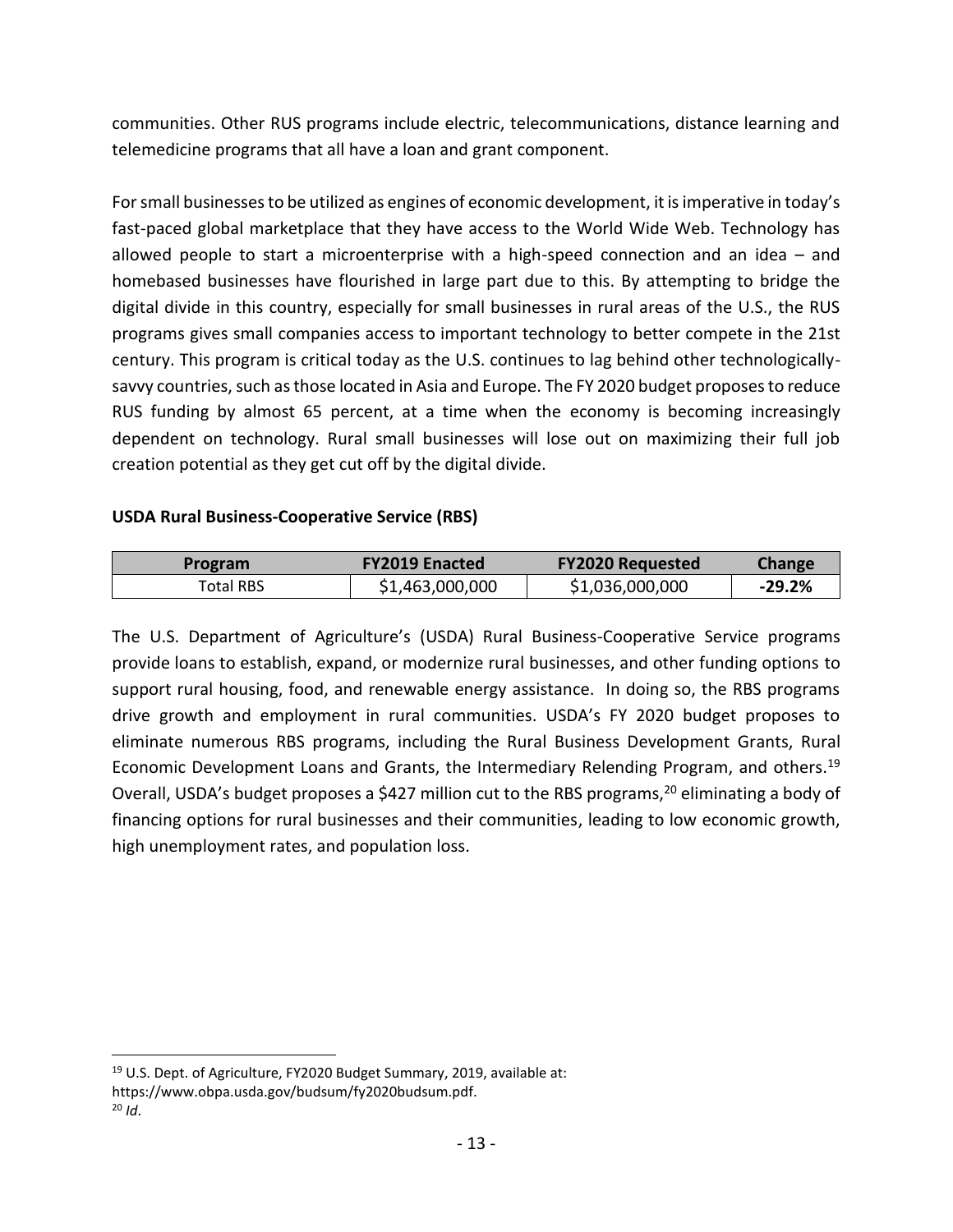# **PRESIDENTIAL BUDGET IMPACT ON TECHNOLOGY, INNOVATION, AND MANUFACTURING**

# **Program FY2019 Enacted FY2020 Requested Change** SBIR/STTR  $\begin{array}{|c|c|c|c|c|c|} \hline \text{S5,900,000} & \text{S3,000,000} & \text{ } & \text{-49\%} \hline \end{array}$

**Small Business Innovation Research and Small Business Technology Transfer (SBIR/STTR)**

The Small Business Innovation Research (SBIR) program is a highly competitive program that encourages small businesses to engage in federal research and development that has the potential for commercialization. Through a competitive awards-based program, SBIR provides funding to small businesses to develop new technologies and pursue its commercialization. Similarly, the Small Business Technology Transfer (STTR) is another program that expands small business funding opportunities in the federal innovation R&D arena. The unique feature of the STTR program is the requirement that small businesses formally collaborate with a research institution, helping bridge the gap between basic science and commercialization of resulting innovations. In FY 2013, the SBIR and STTR programs made more than 5,000 awards for over \$2 billion.<sup>21</sup>

The budget would reduce SBIR/STTR funding opportunities and eliminate the Federal and State Technology (FAST) grants. This means that agencies would fund fewer SBIR/STTR proposals, leaving many small firms without the resources to pursue R&D. It would lead to fewer startups and less job creation in the technology sector, as well as lower levels of innovation in the life sciences, defense, and energy sectors. The elimination of FAST would mean lower participation of small companies in innovative fields and weakened competitiveness of small firms in the cutting-edge fields.

#### **Manufacturing Extension Partnership**

| Program | <b>FY2019 Enacted</b> | <b>FY2020 Requested</b> | <b>Change</b> |
|---------|-----------------------|-------------------------|---------------|
| MEP     | \$140,00,000          |                         | $-100.0%$     |

Given that 98 percent of all manufacturers are small businesses, programs like the Manufacturing Extension Partnership (MEP) are critical for small firms. MEP is a federal-state-industry partnership that provides U.S. manufacturers with access to technologies, resources, and industry experts. For every dollar of federal investment, the MEP generates nearly \$18 in new sales growth, \$27 in new client investment, which translates into \$2.3 billion in new sales

<sup>21</sup> *See* [www.sbir.gov.](http://www.sbir.gov/)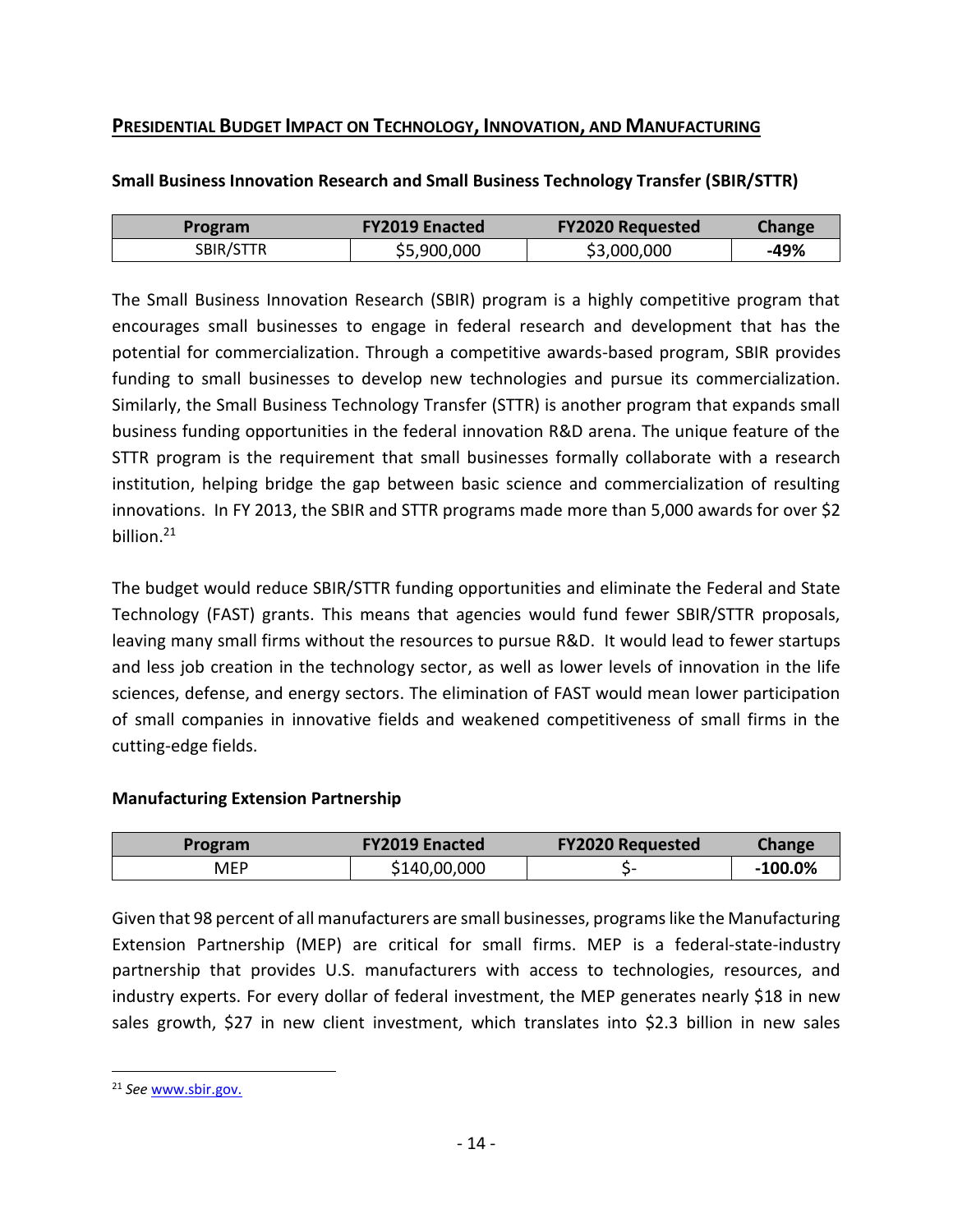annually.<sup>22</sup> For every \$1,501 of federal investment, MEP creates or retains one manufacturing job. FY2020 proposes \$5 million to close out the program.

The MEP program consists of centers located across the country that work directly with local manufacturers to help them cultivate new products, as well as the processes and services necessary to grow their businesses. America needs a robust manufacturing base and MEP is critical to the small and mid-sized U.S. manufacturers who strengthen that base. The Trump budget would eliminate the MEP program entirely in an effort to privatize the MEP centers. Doing so undermines supply chains that are important to sustaining America's competitive advantage in advanced manufacturing. Cutting the program also hurts the nation's most innovative businesses and undercuts opportunities for domestic job creation.

<sup>&</sup>lt;sup>22</sup> MEP performance data can be found at [http://www.nist.gov/mep/about.cfm.](http://www.nist.gov/mep/about.cfm)